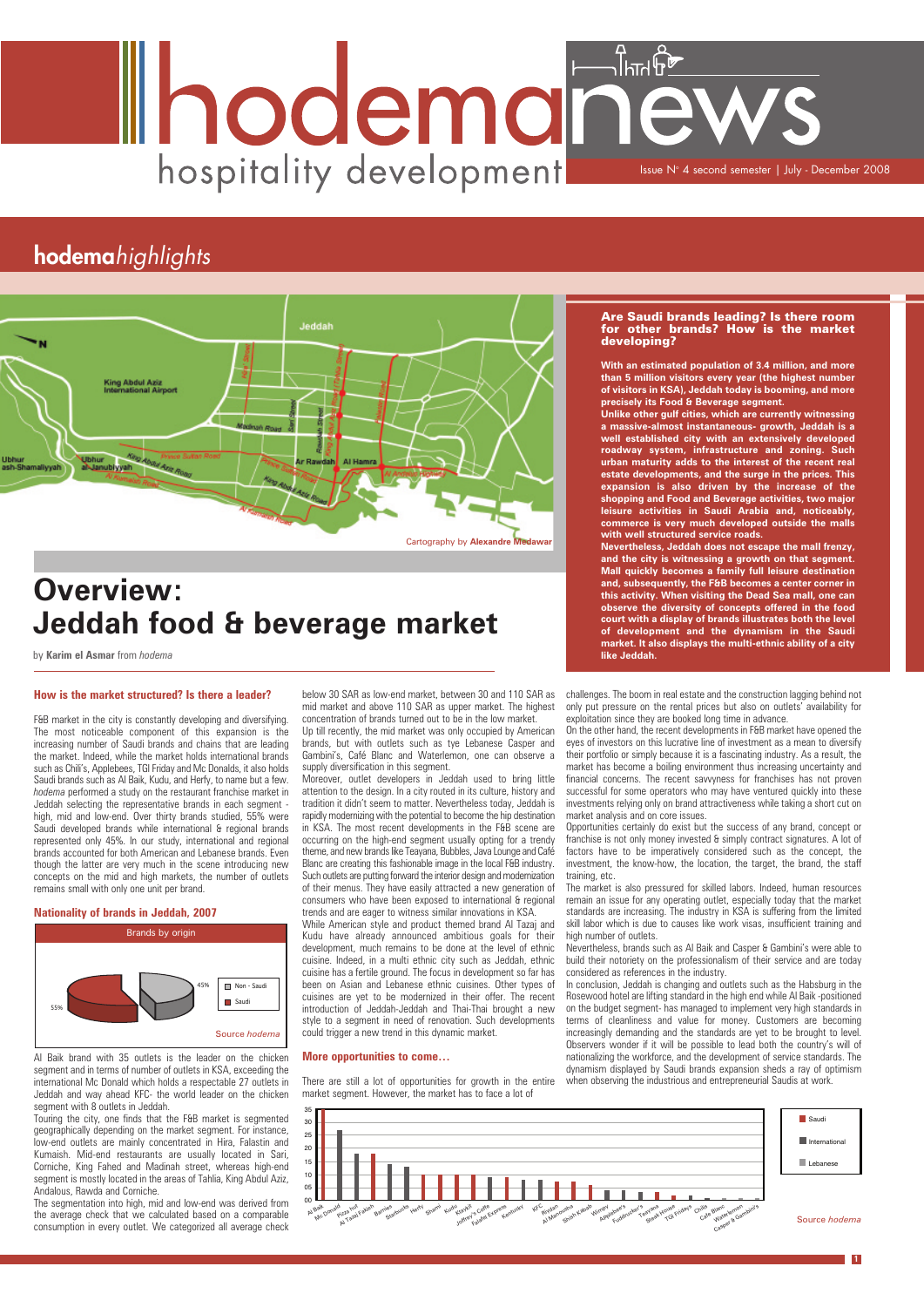## **Interview with** *hodema* **Managing Partners** Karim el Asmar and Nagi Morkos

We, as founders and managing partners, are professionals in the hospitality business with various and complementary backgrounds and experiences. Each one of us has been working in that field in the Middle East region for more than 10 years. Not only we offer our know-how and understanding of the hospitality market, but we also proceed with a strong feeling of involvement and ownership in every project we manage. We have also on our side, a team composed of high profile specialists, analysts and consultants with strong hospitality, leisure and tourism knowledge. Last but not least, we have built throughout the years a large regional network in 1 • Can you present *hodema*'s services sectors the hospitality and tourism markets which explain we have built infoughout the years a large regional network is the recent or projects in that field This the hospitality fie



## **5 • How do you see** *hodema***'s know-how as an added value in the Kingdom?**

## **and mission?**

We are a Lebanese management and development consulting company in the hospitality and tourism sector created in 2004. However, each of the managing partners has on its own more than 10 years experience in that field. Our services cover a wide scope of expertise: concept development, property management, commercialization and marketing support, strategic consulting, operational support, training programs, market and feasibility studies, as well as quality control and franchising counseling. *hodema* can implement a hospitality project from A to Z; it can also interfere at different stages of the mission offering continuous support and key solutions to different projects -hotels, restaurants, SPA, touristic projects, etc. with the Middle East and Gulf as target markets.

Our mission is not simply to give general advices; it is in improving the ability of our clients to find the solutions within. We stand by them with our hands directly on the job to provide them with uncompromised input.

## **2 • What do you think about KSA perspectives in terms of F & B and hospitality market?**

The hospitality and F&B market in KSA is still at its early stages and holds a huge potential. However it is very promising due to many reasons: Saudi government has embarked on large economic reforms to diversify Saudi economy. This diversification concerns among other

sectors the hospitality and tourism markets which explain the recent growing number of projects in that field. This growth is supported by the political climate in Saudi Arabia which offers a sustainable and stable environment as well as the increase in oil prices that have boosted the Saudi economy and results in enhanced cash availability.

### **3 • What are** *hodema***'s goals in KSA?**

Through *hodema*'s implementation in Jeddah, we seek to take an active part in this amazing growth. Not only we aim at providing our expertise, know-how and turnkey solutions to local project developers, but we also intend to create a local know-how in the country and optimize existing human resources' potential through professional on-job and off job trainings, seminars, workshops, etc. Our main goal here is to maximize our clients output not only from their assets but also from their team's direct efforts.

## **4 • What are the current projects you are working on in KSA?**

Our current missions in KSA are varied and include, among other involvements: the opening of a Food & Beverage high-end project that we are executing from scratch as a turn key assignment. We also performed various studies of the KSA hospitality, hotel, Food & Beverage and related real estate market describing strengths and weaknesses and highlighting the interesting areas and rising trends to be exploited. We are currently undertaking a study for a low-end F&B chain and implementing several Lebanese F&B operations in KSA.



## **hodema***met*



**After celebrating its fourth year in Beirut,** *hodema* **opened a permanent office in Jeddah, Saudi Arabia, in the scope of its regional expansion.**

**Our main goal in Saudi Arabia is to maximize our clients output not only from their assets but also from their team's direct efforts. We stand by them with our hands directly on the job to provide them with uncompromised input...**

| Nagi Morkos: nmorkos@hodema.net • Karim el Asmar: kasmar@hodema.net                                                      |                                                                                                                                                                    |
|--------------------------------------------------------------------------------------------------------------------------|--------------------------------------------------------------------------------------------------------------------------------------------------------------------|
| Lebanon<br>Badaro 2000 bldg - 4 <sup>th</sup> fl - Badaro st<br>P.O.Box 16 6364 - Beirut - Lebanon<br>$T/F+961$ 1 381101 | <b>KSA</b><br>Future Business Centre, 5 <sup>th</sup> fl<br>Amanah st - Jeddah - 21352<br>P.O.Box 126666 - Saudi Arabia<br>$T + 96626529600 \cdot F + 96626529633$ |

**2**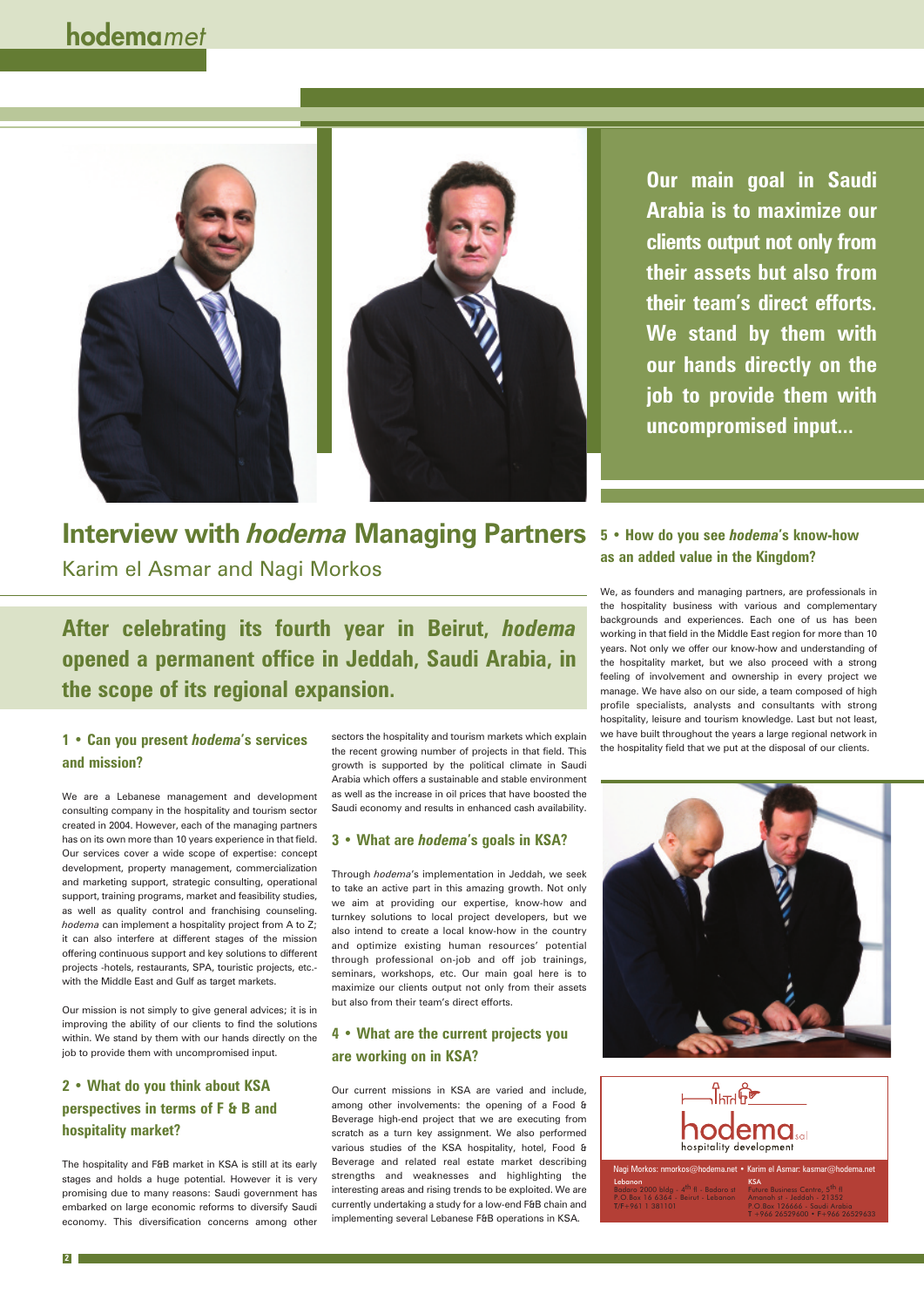## **Strategic report for a Charm hotels chain**

In the process of developing a chain of Charm hotels in the Levant, *hodema* started by establishing a strategic report on the market and its opportunities in that field. The report was based on a description of the international hospitality market structure and an evaluation of what should a developer's financial expectations be in the hospitality industry. *hodema* presented a review of the Charm hotels market in the Levant, and evaluated its client's potential strategic options providing recommendations and solutions to best answer requirements.

## **Operation development support for a flagship outlet in Lebanon** Beirut, Lebanon

*hodema*'s main objective for this mission was to offer strategic support and elaborate operating manuals for a coffee themed chain. However, in order to create efficient manuals and achieve appropriate outcomes, *hodema* started by running an assessment of operation, as well as an evaluation on its main structure, concept definition, human resources, and branding and communication. *hodema* came out with various recommendations which constituted the starting point of the operating manuals elaboration.





### **Elaboration of Operating Manuals and strategic support for a restaurant Djibouti**

*hodema* carried out a two-days training organized by APAVE Liban on the subject of Operating Manuals in the Food Industry. The sessions were held at Hazmieh Rotana Hotel on March  $6<sup>th</sup>$  and  $7<sup>th</sup>$  2008 in presence of representatives from major food and catering companies and restaurants, academic institutions and hospitals. For the purpose of the seminar, *hodema* developed a new methodology for the elaboration of Operating Manuals in the food industry. The presentation was performed by Karim el Asmar, one of *hodema*'s partners, and included interactive workshops and case studies.

## **Development of a Lebanese restaurant chain** Beirut, Lebanon

The assignment was to elaborate a market and feasibility study for the creation of a modernized Lebanese restaurant in Beirut, to be franchised in the Middle-East and Gulf region. The mission included an assessment of the Lebanese restaurants market in Lebanon, an overview on the ongoing franchise development of Lebanese outlets in the Middle East with the risks they encompass as well as a concept definition and evaluation. *hodema* offered strategic support during the whole process and came out with various "hands-on" recommendations for the creation of a flagship outlet in Lebanon.

*hodema* developed operating manuals and assisted in the elaboration of Branding and Architecture manuals for an openkitchen fish restaurant located on Djibouti's sea front. This outlet which offers various types of fish from different parts of the world with original cooking styles is a main tourist attraction in the city. The client's objective was to standardize its operation, its architecture and its branding specifications in order to franchise the restaurant in various countries. As a first step, *hodema* performed an assessment of its operation and presented various recommendations in order to improve the restaurant's procedures and complete the various manuals required.



## **Opening of the first outlet of a pizzeria chain** Beirut, Lebanon



With the ongoing support and assistance of *hodema*, a new pizzeria outlet opened in Beirut on Gouraud Street, Gemmayzé area. *hodema*'s role in this project was prominent: after performing the market study and defining the concept, *hodema* piloted the project throughout the development phase providing consulting on the legal structure, financial engineering, support in the negotiation for raising capital, and followup on the various construction phases. This casual outlet is the flagship of a pizzeria chain that is planning to open in a near future in different countries of the Middle East region. For the first time in Lebanon, a pizzeria is headed by one of the country's renowned Italian Chef, offering high quality of food and new recipes in terms of casual Italian food. With a sculptural oven as an icon and an open kitchen, the pizzeria is set to become a landmark in Beirut restaurant market.

## **Strategic support for the development of regional franchises**

*hodema* was engaged on several missions involving strategic support to restaurant brands in order to help them develop a franchise activity in the Middle East and Gulf regions. As a first step, *hodema* led an assessment on the outlets to define their strengths and weaknesses before assisting them in the restructuring and reorganization of their activity. *hodema* was then engaged at all strategic levels including operation planning, budgeting, branding and communication, negotiation with investors and franchisees.

**3**

## **Project development of a Thai restaurant**  Jeddah, KSA

*hodema* completed the preliminary phase of a turnkey project for the development of a high end Thai restaurant in Jeddah. *hodema* carried out a market and a feasibility study and assisted the client in outlining his objectives and requirements. Subsequently, the restaurant concept was developed

taking into consideration client's target and the market outlook. *hodema* also offered recommendations on the most suitable area in Jeddah to develop this project and advised on the design, the service, the commercialization, the architecture, as well as the interior and graphic design. It identified the success factors of such a project on the regional market.